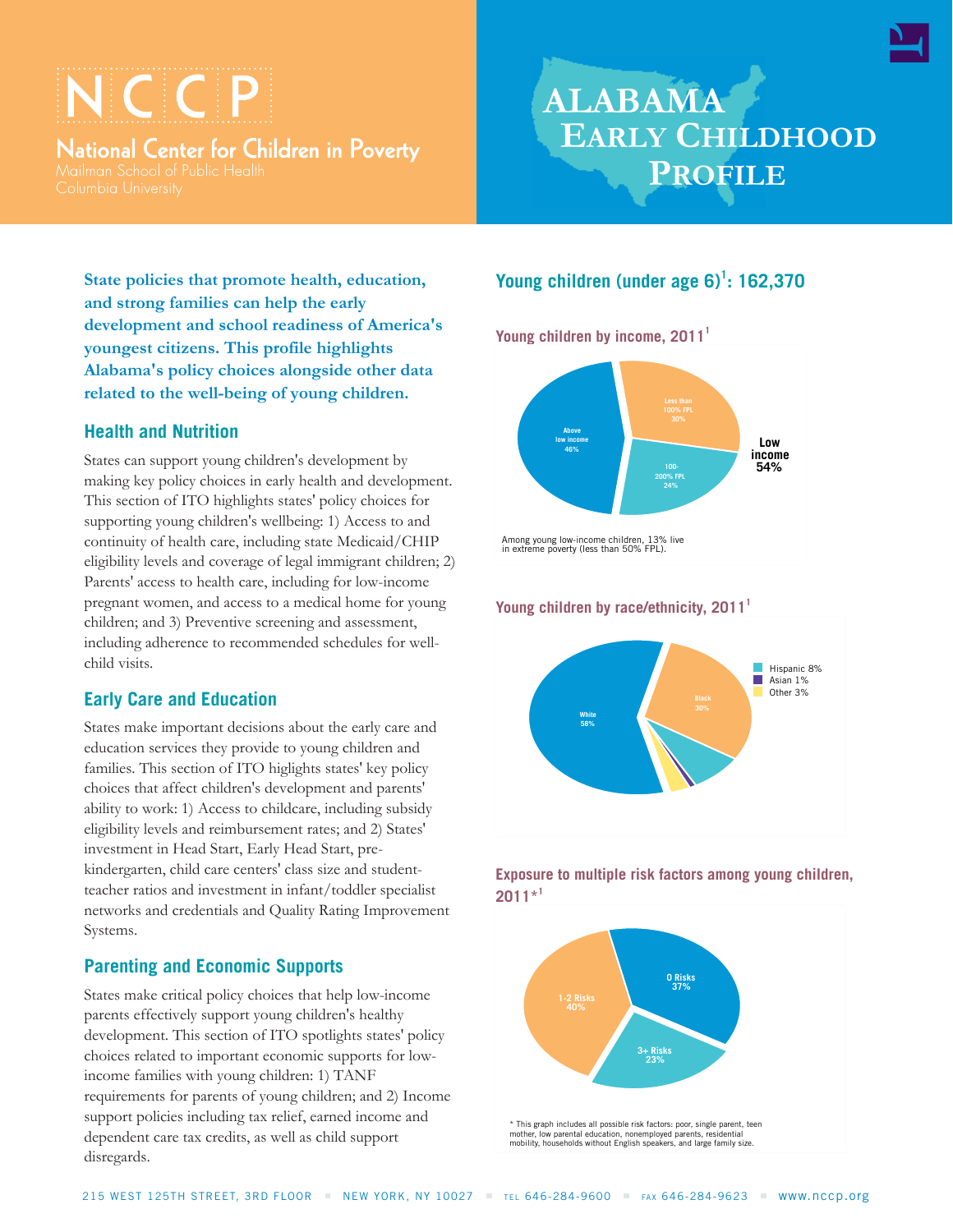## **HEALTH AND NUTRITION**

#### **State Choices to Promote Access**

Income eligibility limit for public health insurance (Medicaid/CHIP) at or above 200% of the federal poverty level (FPL). [2013]<sup>2</sup>

- $\triangleright$  Children <1 year *Set eligibility at 300% (CHIP)*
- $\triangleright$  Children ages 1-5 years *Set eligibility at 300% (CHIP)*
- **P** Children ages 6-8 *Set eligibility at 300% (CHIP)*
- Pregnant women  $\Box$ *Set eligibility at 133% (Medicaid)*
- Provide lawfully residing immigrant children  $\Box$ with Medicaid/CHIP coverage without 5-year EPSDT\* screening, by age, 2011<sup>3</sup> waiting period

Provide lawfully residing pregnant immigrant  $\Box$ women with Medicaid/CHIP coverage without 5-year waiting period

- $\Box$ Provide temporary coverage to pregnant women under Medicaid until eligibility can be formally determined.
- Provide lawfully residing pregnant immigrant  $\Box$ women with Medicaid/CHIP coverage without 5-year waiting period
- Provide temporary coverage to pregnant  $\Box$ women under Medicaid until eligibility can be formally determined.

 $\triangleright$  Do not require redetermination of eligibility for Medicaid/CHIP more than once a year



**Percent of eligible children who received at least one**



\* Early and Periodic Screening, Diagnosis, and Treatment (EPSDT)

#### **State Choices to Promote Quality**

EPSDT screening periodicity schedule meets recommendations of American Academy of Pediatrics [FY 2011]<sup>4</sup>

|                | 7 Screenings for children <1 year<br>State requires 5 screens. 97% of eligible screens were completed in 2011.                    |
|----------------|-----------------------------------------------------------------------------------------------------------------------------------|
| $\overline{V}$ | 4 Screenings for children 1-2 years<br>State requires 4 screens. 100% of eligible screens were completed in 2011.                 |
|                | $\triangleright$ 3 Screenings for children 3-5 years<br>State requires 3 screens. 66% of eligible screens were completed in 2011. |
|                | 4 Screenings for children 6-9 years<br>State requires 4 screens. 41% of eligible screens were completed in 2011.                  |
|                | Require newborn screening for the 29 metabolic deficiencies/disorders recommended by the March<br>of Dimes                        |

**Young children who lack health insurance, 2011<sup>1</sup>**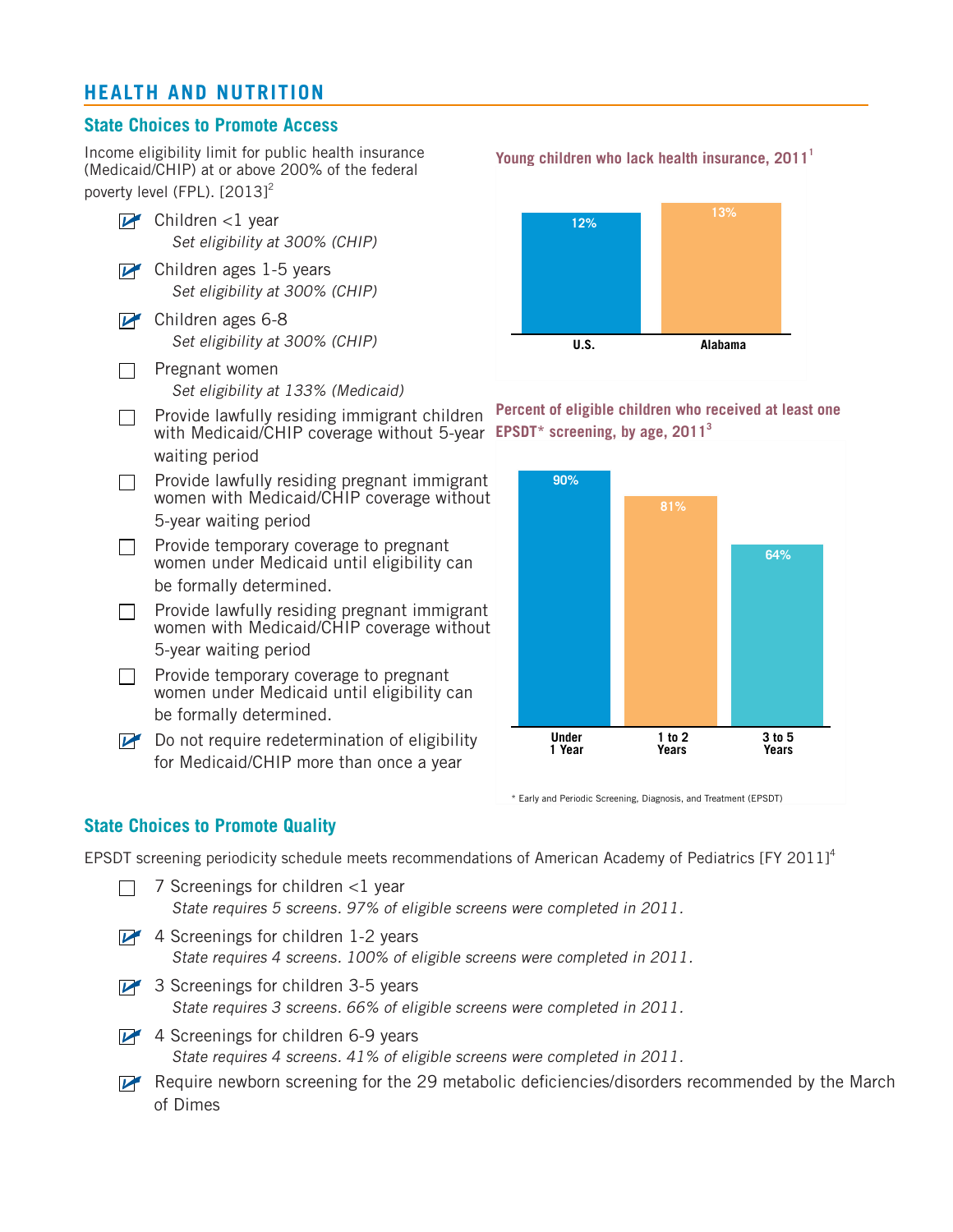## **EARLY CARE AND EDUCATION**

#### **State choices to promote access**

 $\Box$  Set the income eligibility limit for child care subsidies at or above 200% FPL.  $[2012]^{5}$ *A family of three is eligible up to \$24,084, or 126% FPL. This reflects a decrease from*

*128% FPL in 2011.*

- $\Box$  Child care subsidy reimbursement rate meets the recommended 75th percentile of the market rate for two consecutive years  $[2012]^{5}$
- $\Box$  Redetermine the eligibility for child care subsidies no more than once per year  $[2010]^{6}$

*Eligibility redetermined every six months.*

Fund a pre-kindergarten program and/or supplement Head Start.  $[2012]'$ *\$19,086,953 for prekindergarten*

### **State choices to promote quality**

Require one adult for every 10 4-year-olds,  $\Box$ and a maximum class size of 20 in child care centers. [2013]<sup>8</sup>

> *Child care regulations require one adult for every 18 children, and there is no maximum class size.*

Require one adult for every four 18-montholds, and a maximum class size of eight in

child care centers. [2013]<sup>8</sup>

*Child care regulations require one adult for every 7 children, and there is no maximum class size.*

Allocate state or federal funds for a network  $\Box$ of infant/toddler specialists that provide assistance to child care providers.  $[2011]^\circ$ 

**Monthly child care co-payment fees as a percent of income for a family of three with one child in care, 2012<sup>5</sup>**



**National Assessment of Educational Progress (NAEP) fourth grade math and reading scores<sup>10</sup>**



Have early learning standards or developmental guidelines for infants and toddlers. [2011]<sup>11</sup>

 $\mathbb{Z}$  State has adopted Common Core Standards [2012]<sup>12</sup> *NCCP believes that Common Core State Standards should be used in conjunction with guidelines for social emotional learning.*

- Have an infant/toddler credential. [2011]<sup>9</sup>
- $\mathbb{F}$  Require through regulation that infants and toddlers in child care centers be assigned a consistent primary caregiver. [2008]<sup>13</sup>
- Have implemented a statewide Quality Rating Improvement System (QRIS)  $[2013]^{14}$ *Planning for a QRIS*
- State has comprehensive, free-standing standards for social emotional learning at the K-12 level  $\perp$  $[2011]^{15}$

*State has some SEL goals or benchmarks integrated in academic standards*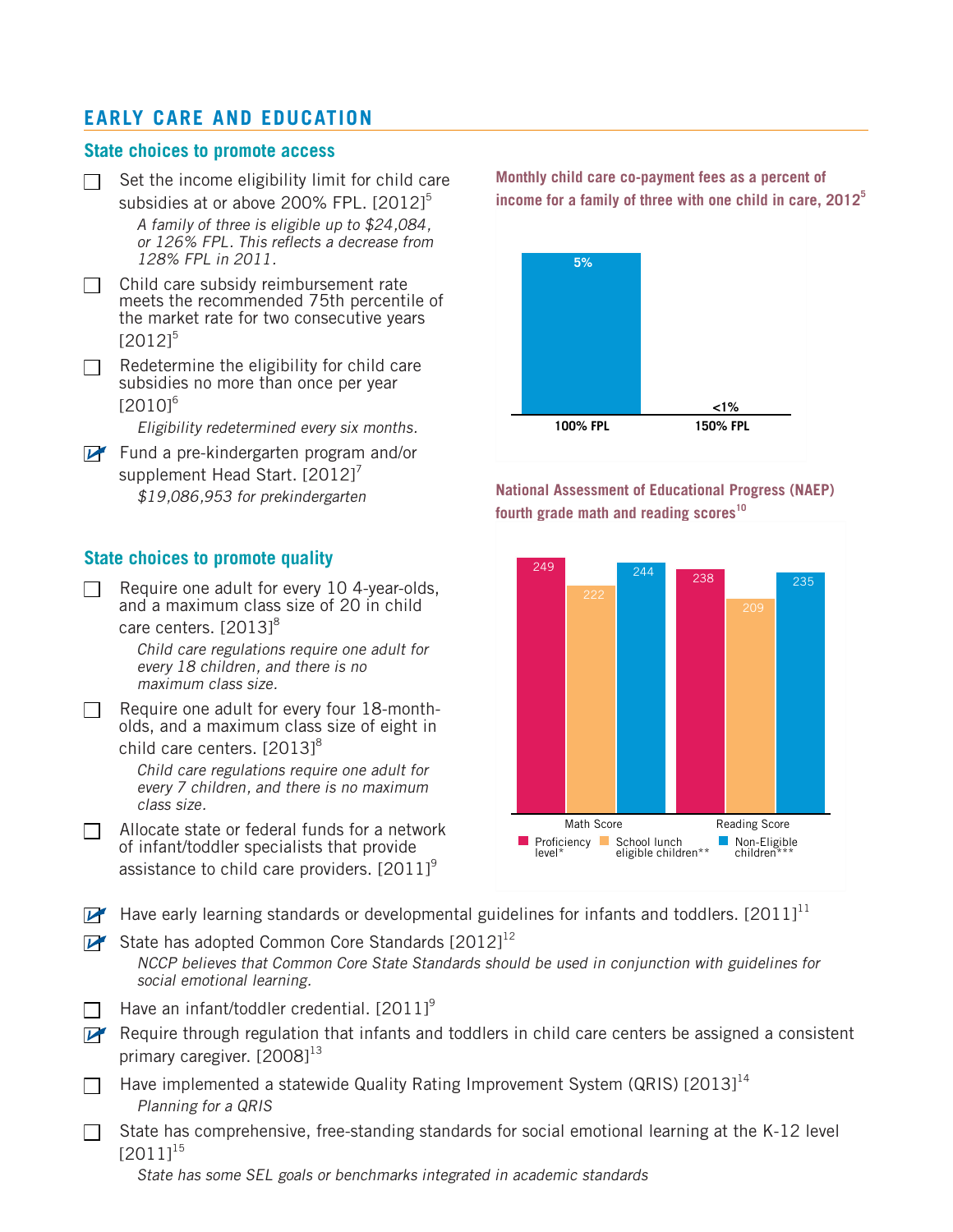## **PARENTING AND ECONOMIC SUPPORTS**

#### **State choices to promote effective parenting**

 $\mathbb{F}$  Provide option to extend Medicaid coverage for family planning to otherwise ineligible low-income women [2013]<sup>16</sup>

> *Eligibility based on income up to 133% FPL.*

Exempt single parents on TANF from work П requirements until the youngest child

reaches age  $1.$  [FY 2011]<sup>17</sup>

*Parent must return to work when child is 3 months.*

Reduce the TANF work requirement to 20 hours or less for single parents with children under age 6  $[FY 2011]^{17}$ 

*Required to work 20 hours.*

#### **State choices to support family economic security**

 $\Box$ Establish a state minimum wage that exceeds the federal minimum wage (\$7.25/ hr). [20131<sup>18</sup>

*No minimum wage required.*

Exempt single-parent families of three below the poverty level from personal income tax.  $[2012]^{19}$ 

*Up to 55% FPL*

- $\Box$  Offer a refundable state Earned Income Tax Credit. [2012]<sup>20</sup>
- $\Box$  Offer a refundable state dependent care tax credit. [2013]<sup>21</sup>

*AL does not have a Child and Dependent Care Tax credit.*

Keep copayments for child care subsidies below 10% of family income for families of three at 150% FPL [2012]<sup>5</sup> *Not eligble.*

Offer exemptions and/or extensions of the  $\Box$ TANF benefit time limit for women who are pregnant or caring for a child under age 6. [FY 2011]<sup>17</sup>

**Low-income young children with a parent employed fulltime, 2011<sup>1</sup>**



#### **Education levels of mothers with young children, 2011<sup>1</sup>**





**Maximum annual TANF benefit for a family of 3, for year 2011<sup>17</sup>**

This profile is a product of NCCP's Improving the Odds for Young Children initiative. It is funded through NCCP's **participation in The Birth to Five Policy Alliance, sponsored by the Buffett Early Childhood Fund. The** information represents the most recent 50-state data sources and will be updated with the release of new data. **See <www.nccp.org/improvingtheodds> for other state profiles.**